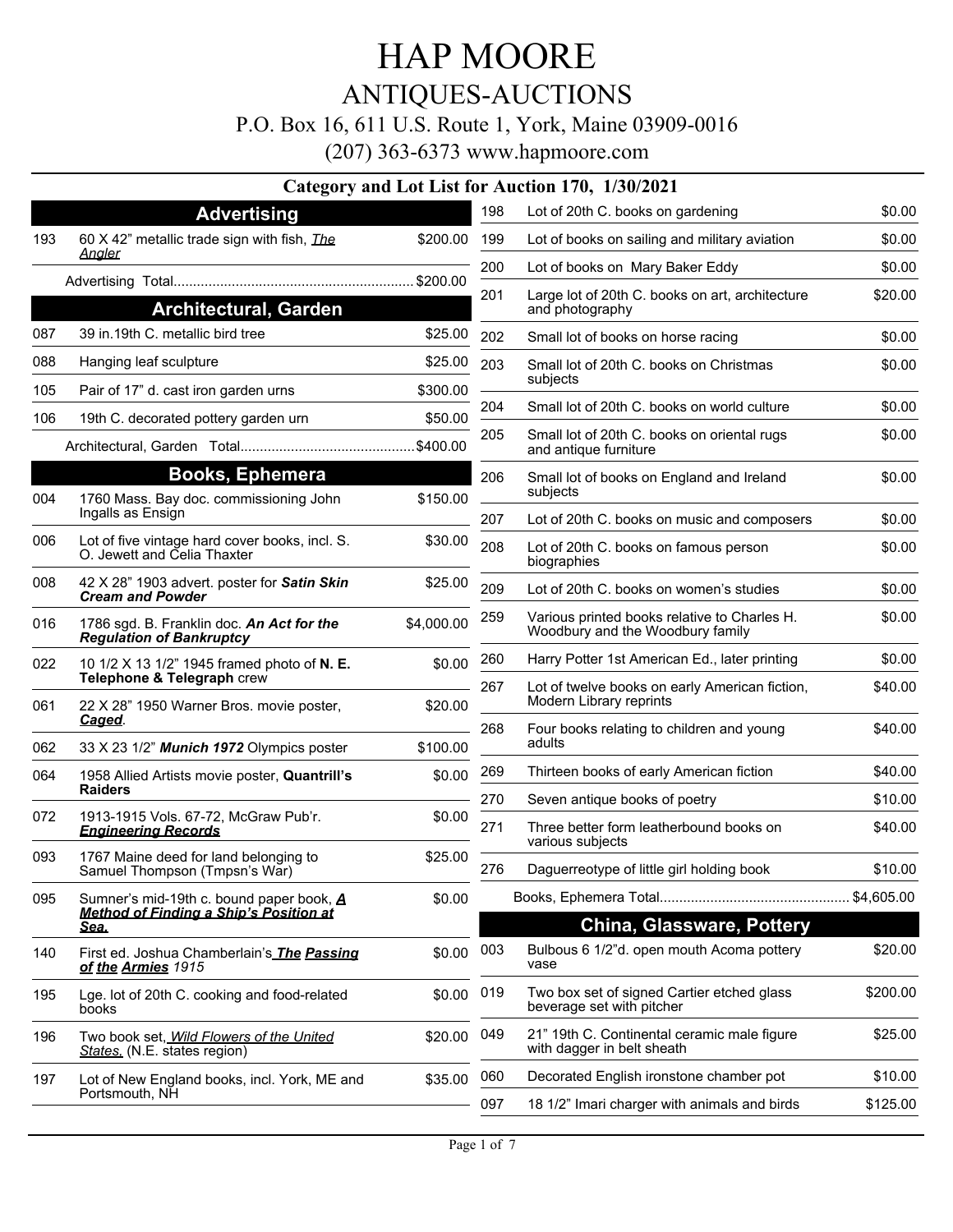## HAP MOORE ANTIQUES-AUCTIONS

#### P.O. Box 16, 611 U.S. Route 1, York, Maine 03909-0016

|     |                                                                          |             |            | Category and Lot List for Auction 170, 1/30/2021                                      |                     |
|-----|--------------------------------------------------------------------------|-------------|------------|---------------------------------------------------------------------------------------|---------------------|
| 137 | Asian 6 1/2" d. Celadon bowl with fish and<br>leaf decoration            | \$30.00 284 |            | Etched Bohemian glass decanter, footed 10"<br>bowl and small candy dish               | \$35.00             |
| 167 | Four redware storage jars with black daubing,<br>7" to 10 1/2" tall      | \$225.00    | 300        | Lot of misc, rose medallion china                                                     | \$25.00             |
| 168 | 8 1/4" Turk's head mold with leaf and petal                              | \$20.00     |            | China, Glassware, Pottery Total \$3,335.00                                            |                     |
|     | interior pressed motif                                                   |             |            | <b>Ethnographic</b>                                                                   |                     |
| 169 | 9 1/2" Turk's head mold with black daubing                               | \$25.00     | 031        | Joseph Quintana signed sterling-buckled<br>Navajo belt and another belt with sterling | \$1,600.00          |
| 170 | 9 " Turk's head mold with lighter daubing                                | \$25.00     |            | Quintana buckle                                                                       |                     |
| 171 | Two 6 1/2" Turk's head molds with lighter<br>daubing                     | \$25.00     | 032        | Navajo belt with turquoise inlaid buckle                                              | \$100.00            |
| 172 | Black-daubed 6 1/2" and 7 1/4"<br>scratch-decorated bowls                | \$65.00     | 066<br>067 | Pair of Maine Indian snowshoes<br>Birchbark-wrapped Maine Indian horse whip           | \$175.00<br>\$20.00 |
| 173 | 4" and 6" redware jars, one with black<br>daubing                        | \$50.00     | 068        | 6"d. Center handle Maine Indian basket with<br>inscription en verso                   | \$125.00            |
| 174 | 7" pudding mold with daubing and 7" glazed<br>jelly mold                 | \$35.00     | 070        | Maine Indian painted tourist woodenware<br>items.                                     | \$70.00             |
| 175 | 8" shallow glazed redware dish and 9" dish<br>with pouring spout         | \$75.00     |            |                                                                                       |                     |
|     |                                                                          |             |            | <b>Folk Art</b>                                                                       |                     |
| 176 | Three 5 1/2" tall black-daubed redware<br>pitchers                       | \$800.00    | 192        | Circa 1900 72 in. ornamental carved eagle<br>plaque                                   | \$4,000.00          |
| 177 | 7 3/4" and 8" shallow slip-decorated redware                             | \$125.00    | 236        | 27" Ornamental carved and gilded eagle                                                | \$2,000.00          |
|     | dishes                                                                   |             | 238        | 28" Goose decoy                                                                       | \$200.00            |
| 178 | 8 1/4" redware pie plate and 7" shallow bowl,<br>both with black daubing | \$135.00    | 265        | 13 1/2" tall whirligig of male figure                                                 | \$175.00            |
| 179 | 10 1/4" slip-decorated shallow redware bowl                              | \$350.00    | 266        | 15 1/2" tall whirligig of male figure                                                 | \$125.00            |
| 180 | 8 3/4" redware flask with black daubing                                  | \$150.00    | 277        | 19th c. 19 1/2 X 12 X 12 1/2" high fern and<br>leaf decorated tin storage box         | \$105.00            |
| 181 | 9 1/4" glazed pottery bottle with<br>P. Mansfield mark                   | \$65.00     |            |                                                                                       |                     |
| 182 | Group of five decorated stoneware jars, 7 1/4                            | \$425.00    |            | <b>Furniture and Clocks</b>                                                           |                     |
| 183 | thru $8 \frac{1}{2}$<br>Three hole gray stoneware inkwell and 2"         | \$105.00    | 010        | 48 X 22 X15 1/2" 18th C. oak Korean coin<br>chest with orig. Iron hardware            | \$300.00            |
|     | molded pottery ink                                                       |             | 012        | 54"d. 19th C. hutch table in later blue paint                                         | \$100.00            |
| 190 | 24" Chinese genre-decorated vase                                         | \$50.00     | 013        | 36 1/2 X 17 1/2 X 20" 19th C. carved Asian                                            | \$175.00            |
| 240 | 12" tall bulbous Japanese peacock-decorated<br>ceramic vase              | \$10.00     | 014        | camphorwood storage chest<br>37 1/2 X 15 X 15 1/2" 19th C. carved Asian               | \$75.00             |
| 241 | 10 1/2" tall serpent and dragon-decorated                                | \$10.00     |            | camphorwood storage chest                                                             |                     |
|     | Japanese ceramic vase                                                    |             | 030        | Set of four mahogany nesting tables with<br>carved detail                             | \$50.00             |
| 242 | 8" tall Chinese ceramic ginger jar                                       | \$25.00     | 051        | 24 1/2" 19th C. Continental mantle clock with                                         | \$225.00            |
| 274 | Chinese ginger jar                                                       | \$45.00     |            | putti and garland ornaments between pillars                                           |                     |
| 275 | Nippon chocolate set with pitcher and six<br>cups                        | \$25.00     | 073        | 38 X 19 X 18" camphorwood storage chest                                               | \$100.00            |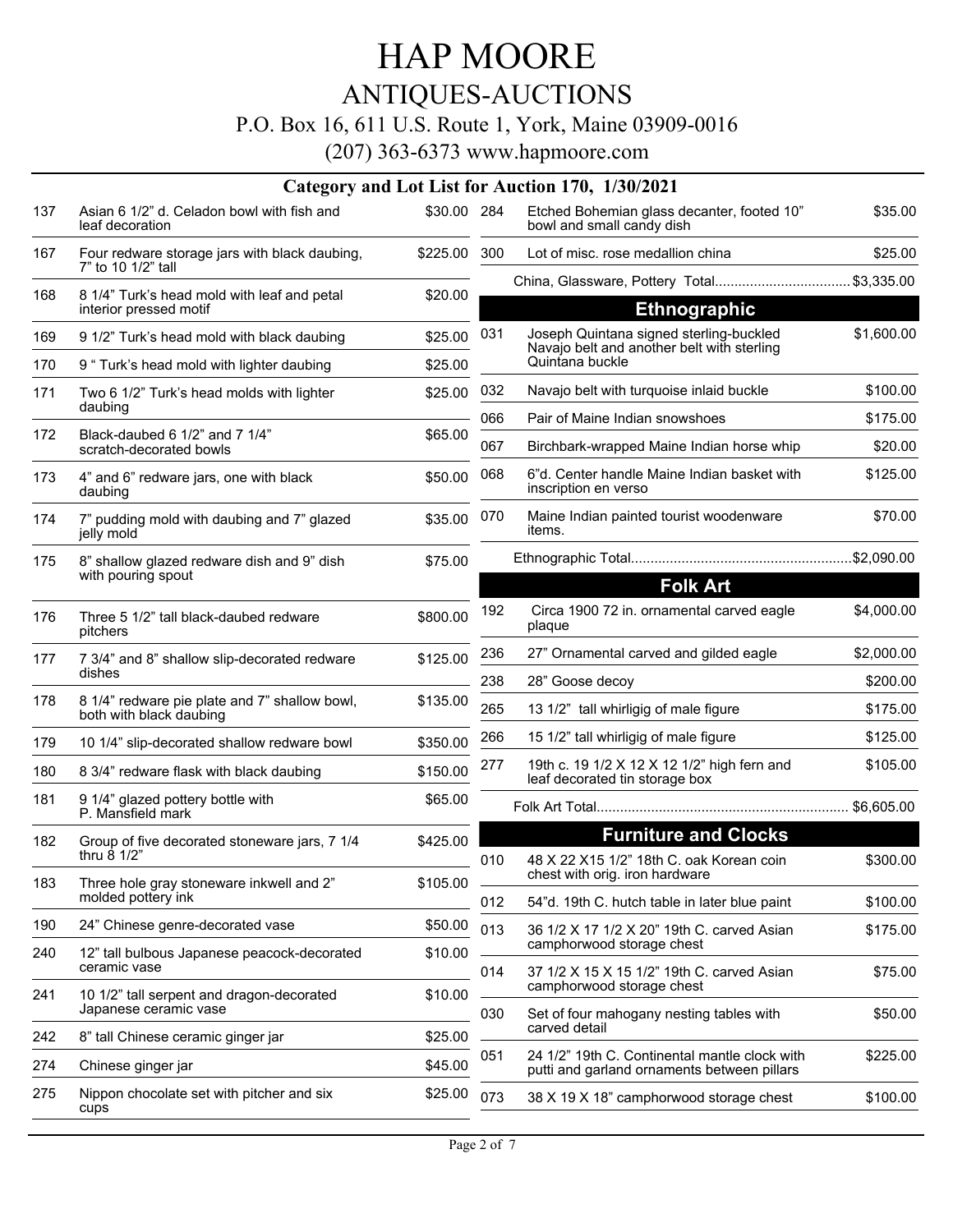### ANTIQUES-AUCTIONS

#### P.O. Box 16, 611 U.S. Route 1, York, Maine 03909-0016

|     |                                                                                                                                              |                |     | Category and Lot List for Auction 170, 1/30/2021                                                     |            |
|-----|----------------------------------------------------------------------------------------------------------------------------------------------|----------------|-----|------------------------------------------------------------------------------------------------------|------------|
| 074 | 80" Old red rocking settee                                                                                                                   | \$50.00 150    |     | 19th C. stretcher-based oak joint stool                                                              | \$100.00   |
| 076 | 22" diam. sculpted base 19th C. gaming table<br>with checkerboard top                                                                        | \$300.00 151   |     | Circa 1800 one drawer breadboard-ended<br>stand on turned legs in orig. red paint                    | \$900.00   |
| 077 | Pair of birdcage Windsor side chairs in orig.<br>finish                                                                                      | \$100.00 152   |     | 41" tall tripod iron candlestand                                                                     | \$100.00   |
| 078 | Tapered leg early 20th c. cut-cornered<br>mahogany card table with string inlay and<br>inlaid urn center                                     | \$50.00        | 153 | Orig. green-ptd. 19th c. slant lid<br>schoolmaster's desk on one drawer tapered<br>leg base          | \$125.00   |
| 081 | C. 1800 English settle, 60 in. long, 72 in. high                                                                                             | \$100.00       | 154 | 30 X 15 X 21 in, tall old blue child's 18th C.<br>blanket box on boot jack base                      | \$500.00   |
| 091 | Aaron Willard Jr. banjo clock                                                                                                                | \$100.00       | 155 | 38" tall circa 1800 child's ladderback armchair                                                      | \$500.00   |
| 092 | Three piece rustic 19th C. furniture seating<br>group                                                                                        | \$25.00        | 156 | Early 19th C. child's ladderback rocking arm<br>chair                                                | \$125.00   |
| 094 | 70"t. Early 20th C. wrought iron liquor/wine<br>rack                                                                                         | \$300.00 157   |     | Circa 1790 seven spindle Windsor side chair<br>in orig. red/brown paint on bulbous turned            | \$100.00   |
| 100 | Heavily carved Asian rosewood 19"diam.<br>marble inset stand with medial shelf                                                               | \$250.00       | 158 | base<br>Early 20th C. lift top pine storage box on<br>medial shelf base                              | \$25.00    |
| 101 | One drawer 72 X 37 1/2" fruitwood farm table<br>on tapered legs                                                                              | \$650.00       | 159 | Early 19th c. octagonal top tripod birch candle<br>stand                                             | \$250.00   |
| 102 | 95 X 49 X 30" Two drawer 19th c. walnut drop<br>leaf table on stretcher base                                                                 | \$1,500.00     | 160 | Early 19th C. canted 44" old red-painted<br>blanket box                                              | \$150.00   |
| 107 | Pair of bamboo side tables                                                                                                                   | \$100.00       |     |                                                                                                      |            |
| 108 | C. 1900 pheasant paint-decorated wall mirror                                                                                                 | \$225.00       | 161 | 36 X 12" 19th c. sycamore dropleaf table on<br>tapered legs                                          | \$300.00   |
| 114 | 19th C. decorated child's high chair                                                                                                         | \$175.00       | 162 | 47" 19th C. pine blanket box on arched and<br>shaped bracket base                                    | \$100.00   |
| 123 | Decorated early 19th c. old green wall box                                                                                                   | \$500.00       |     |                                                                                                      |            |
| 124 | 5 1/2" 19th c. hanging bird's-eye maple salt<br>box                                                                                          | \$400.00       | 163 | 18 X 38 X 50" Q.A. old red blanket chest w/<br>two false over three drawers, EW 1760 ptd.<br>on back | \$600.00   |
| 129 | Early 19th C. 23 1/2" hanging pipe box in orig.<br>red<br>stain                                                                              | \$6,800.00 164 |     | 69" tall 18th C. walnut five small over four<br>drawer chest on bracket base                         | \$200.00   |
| 135 | 29 X 15 1/2 X 14 1/2 " Marita Dotter 1806 PA<br>paint-decorated old blue dower chest                                                         | \$900.00       | 165 | Eldred Wheeler cookie cornered old brown<br>painted 33 X 22" table on pad feet                       | \$325.00   |
| 144 | 72 X 37" Early 19th C. pine corner cupboard                                                                                                  | \$400.00       | 166 | 55" long pine storage cabinet with two slanted<br>compartments over two drawer storage space         | \$100.00   |
| 145 | with shaped shelves in glazed top section<br>82 X 43 1/2 X 18 1/2" Early 19th C. stepback<br>cupboard with shelves and drawers over<br>doors | \$325.00       | 214 | Paine Furniture 18th C. style high back rolled<br>arm wing chair on pad feet                         | \$25.00    |
|     |                                                                                                                                              |                | 237 | 21" Gilded coromandel mirror with eagle                                                              | \$2,000.00 |
| 146 | Circa 1800 splay-legged ladderback armchair                                                                                                  | \$0.00         | 279 | 24 X 15" Early 20th C. ball and claw foot<br>mahogany tea table                                      | \$200.00   |
| 147 | Set of four 19th C. maple side chairs with<br>animal hide seats                                                                              | \$0.00         | 280 | Stretcher- base demilune 19th C. table with                                                          | \$25.00    |
| 148 | Set of six 20th C. Windsor braceback side<br>chairs w/ stamped WCW initials                                                                  | \$525.00       |     | carving                                                                                              |            |
| 149 | Tapered leg one drawer 19th C. birch stand                                                                                                   | \$25.00        |     |                                                                                                      |            |
|     |                                                                                                                                              |                |     |                                                                                                      |            |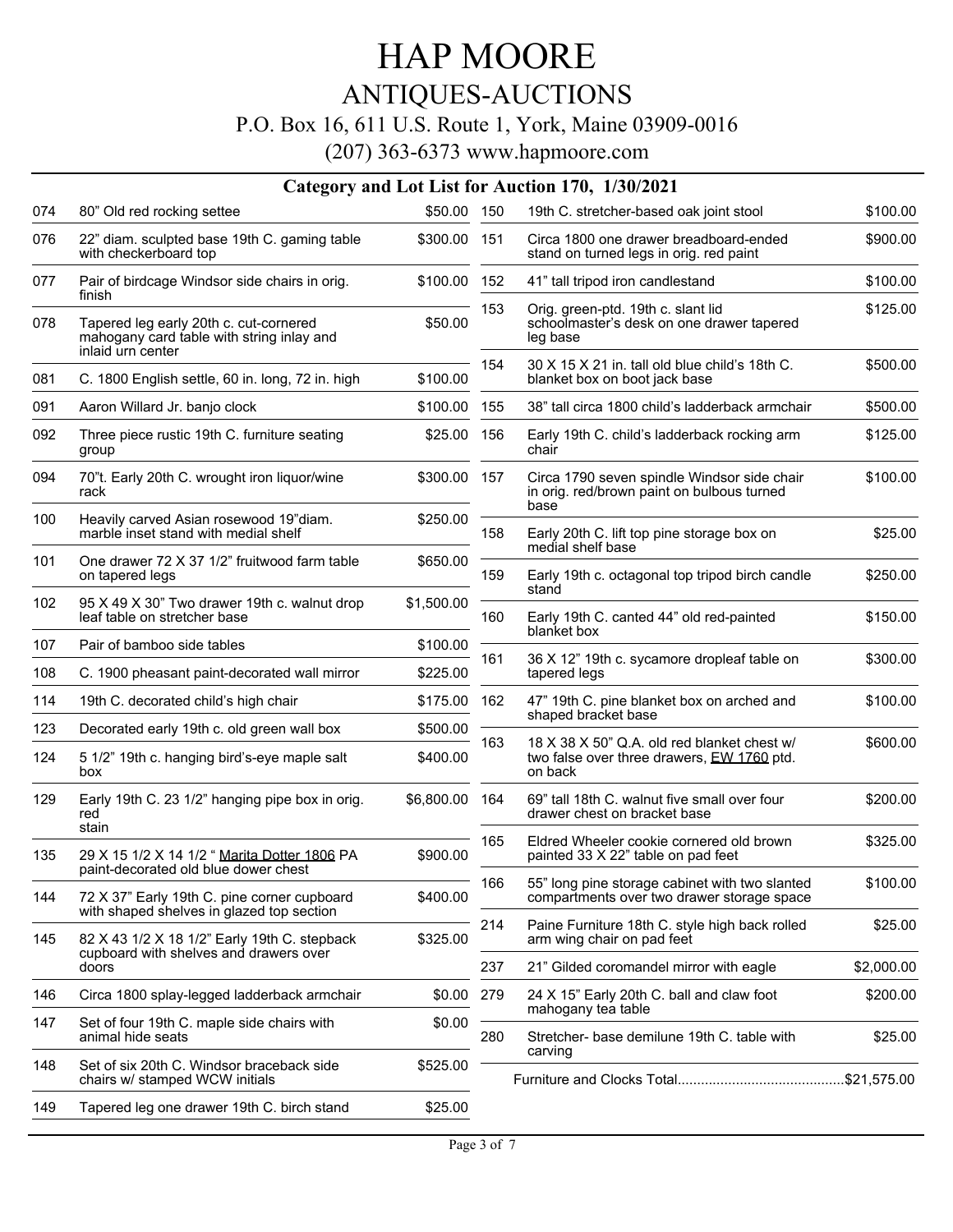#### ANTIQUES-AUCTIONS

#### P.O. Box 16, 611 U.S. Route 1, York, Maine 03909-0016

(207) 363-6373 www.hapmoore.com

|     |                                                                            |            |     | Category and Lot List for Auction 170, 1/30/2021                          |                    |
|-----|----------------------------------------------------------------------------|------------|-----|---------------------------------------------------------------------------|--------------------|
|     | <b>General</b>                                                             |            | 273 | 14K Gold Waltham pocket watch on 14K<br>chain                             | \$2,150.00         |
| 075 | 1929 Packard auto trunk                                                    | \$100.00   | 283 | Small lot of costume jewelry                                              | \$25.00            |
| 103 | Mother of pearl inlaid writing box                                         | \$85.00    | 289 |                                                                           |                    |
| 111 | 9" Oval Nantucket basket with MM maker<br>signature                        | \$75.00    | 290 | Conley hand-wrought sterling choker<br>Small lot of costume jewelry       | \$25.00<br>\$25.00 |
| 115 | Pair of cast iron bookends with male/female<br>Asian figures               | \$50.00    | 291 | Gold charm bracelet                                                       | \$950.00           |
|     |                                                                            |            | 292 | 14K gold pocket watch                                                     | \$800.00           |
| 131 | 9" diam. gentleman's desk box with Royal<br>Academy Books exterior surface | \$125.00   | 293 | 18K gold pocket watch on 14K chain                                        | \$2,500.00         |
| 142 | Pair of Arts & Crafts Period iron and brass<br>andirons                    | \$50.00    | 294 | 18K gold pin with diamonds                                                | \$325.00           |
| 143 | Pair of 19th C. ball top wrought iron andirons                             | \$25.00    | 295 | 14K gold pendant, ring and pin with amethyst                              | \$400.00           |
|     | on three front pad feet                                                    |            | 296 | Lot of 14K and 10K jewelry                                                | \$625.00           |
| 191 | 97" hardwood airplane propeller with                                       | \$750.00   | 297 | Sterling pin and ring                                                     | \$25.00            |
|     | impressed illegible I.D. letters and numbers                               |            | 298 | 18K gold ring with diamond                                                | \$150.00           |
| 251 | Pair of mirrored sconces                                                   | \$175.00   | 299 | Small lot of costume jewelry                                              | \$25.00            |
| 278 | Victorian cast iron bulldog doorstop                                       | \$100.00   |     |                                                                           |                    |
|     |                                                                            |            |     | <b>Maritime</b>                                                           |                    |
|     | <b>Jewelry</b>                                                             |            | 007 | Hughes maritime sextant in original wooden                                | \$100.00           |
| 001 | Six shell cameo pins, incl. 14K and<br>sterling-mounted                    | \$275.00   |     | case                                                                      |                    |
| 023 | 62 gm. 14K lady's rope neck chain                                          | \$1,775.00 | 033 | 18 X 29" Three-masted ship diorama with<br>sailboats                      | \$125.00           |
| 024 | 50 gm. 14K lady's rope neck chain                                          | \$1,425.00 |     |                                                                           |                    |
| 025 | 14K wedding ring set with .37 ct. diamond                                  | \$300.00   |     | <b>Military</b>                                                           |                    |
| 026 | 14K wedding ring set with .65 ct. diamond                                  | \$450.00   | 009 | Two brass-handled 19th C. Continental short<br>swords with 22 1/2" blades | \$25.00            |
| 027 | 14K Lady's hand made bangle bracelet and<br>14K earrings                   | \$600.00   | 017 | Nazi Army Officer's dagger, blade marked<br><b>WKC</b>                    | \$150.00           |
| 028 | Man's platinum wedding band                                                | \$250.00   | 018 | Nazi S.A. Brownshirts Storm Trooper dagger,                               | \$145.00           |
| 029 | Lot of 10K and 14K jewelry                                                 | \$875.00   |     | blade marked Josef Munch, Brotterode                                      |                    |
| 057 | Signed Merciel Mexican sterling bracelet                                   | \$50.00    | 184 | USAF KC-135 and FB-111 belt buckles and<br>one with dog + bird            | \$10.00            |
| 058 | Lot of Mexican and other sterling jewelry                                  | \$75.00    |     |                                                                           | .\$330.00          |
| 185 | Small lot of costume jewelry                                               | \$10.00    |     |                                                                           |                    |
| 186 | Lot of sterling jewelry, incl. kilt pins                                   | \$125.00   | 125 | <b>Old Dolls, Toys</b><br>Early Parcheesi and Monopoly games              | \$10.00            |
| 187 | 14K gold jewelry lot with 10K school ring                                  | \$275.00   | 126 | Eighteen Beatrix Potter figurines                                         | \$200.00           |
| 188 | Miniature cast metal chimney sweep figure<br>holding ladder                | \$140.00   | 138 | Second period cast iron Trick Dog bank                                    | \$10.00            |
|     |                                                                            | \$975.00   | 239 | 15" Jointed teddy bear                                                    | \$0.00             |
| 249 | Lot of gold and sterling lady's jewelry                                    |            |     |                                                                           |                    |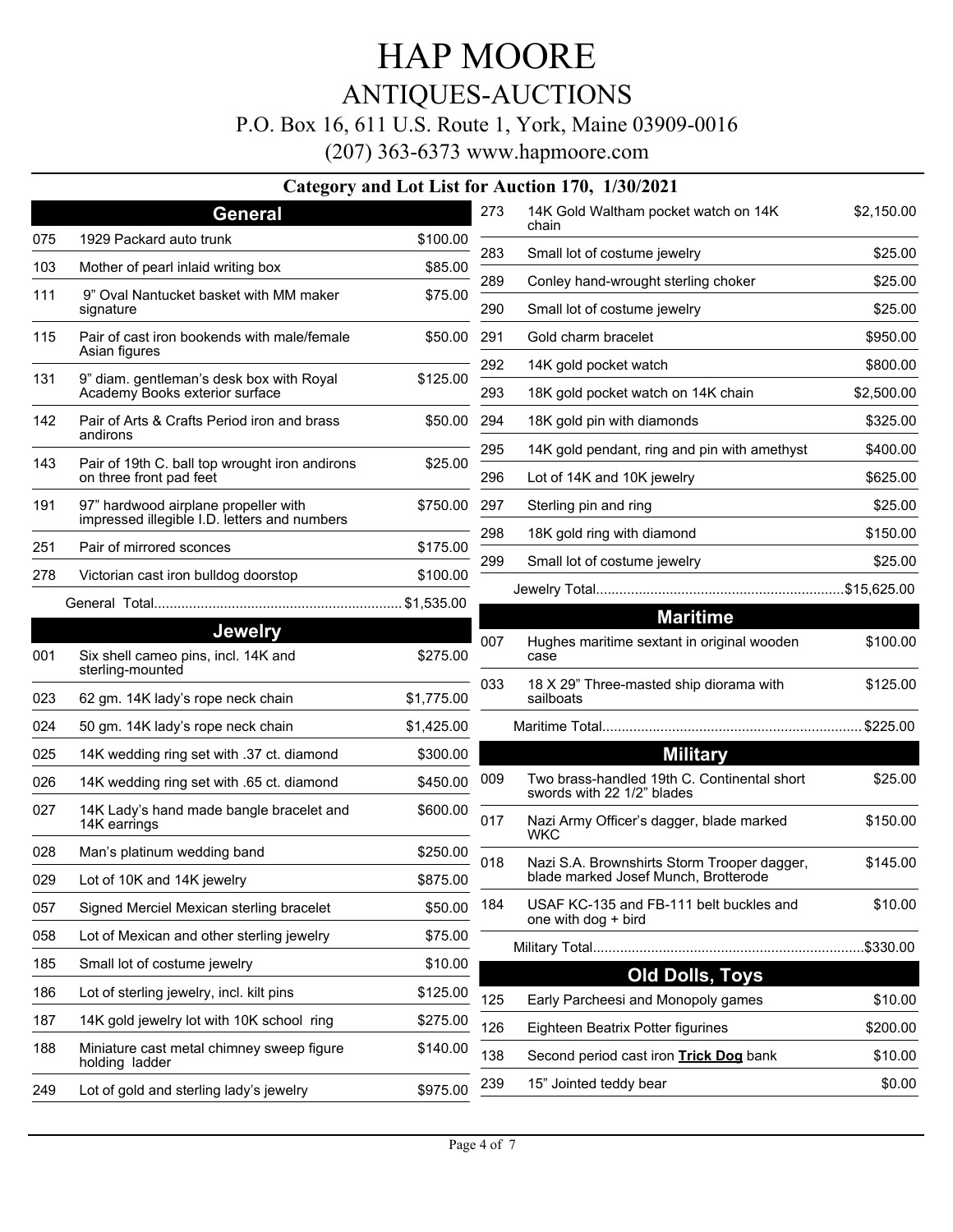# ANTIQUES-AUCTIONS

#### P.O. Box 16, 611 U.S. Route 1, York, Maine 03909-0016

|     |                                                                                          |              |     | Category and Lot List for Auction 170, 1/30/2021                                                               |            |
|-----|------------------------------------------------------------------------------------------|--------------|-----|----------------------------------------------------------------------------------------------------------------|------------|
| 248 | Vintage Harley Davidson 14 1/2" motorcycle<br>model                                      | \$125.00 037 |     | Double blade fruitwood special purpose<br>molding plane inlaid by Benjamin Triebel                             | \$250.00   |
|     |                                                                                          |              | 038 | Two low angle mitre planes                                                                                     | \$650.00   |
|     | <b>Old Lighting</b>                                                                      |              | 039 | Lady leg and male leg calipers                                                                                 | \$115.00   |
| 050 | 23" Alabaster table lamp                                                                 | \$25.00      | 040 | Belcher Bros., Dring and Fage and other                                                                        | \$350.00   |
| 085 | Pair of early brass pricket candlesticks                                                 | \$50.00      |     | boxwood and metallic rules                                                                                     |            |
| 086 | Pair of early pewter pushup candlesticks                                                 | \$65.00      | 041 | Four box lot of 19th C. plough and bench<br>planes and depth gauges                                            | \$550.00   |
| 098 | Hanging metallic five light 20th c. floral<br>electrical fixture                         | \$65.00      | 042 | Early 19th C. bow saw with carved ears                                                                         | \$275.00   |
| 099 | Pair of 55" tall tripod-based wrought iron<br>single light candle stands                 | \$225.00     | 043 | Lot of 48 19th C. molding planes and box of<br>18 extra plane irons                                            | \$325.00   |
| 104 | Early 20th c. leafy cast iron five light wall                                            | \$0.00       | 044 | Two boxes of carving and firmer chisels                                                                        | \$850.00   |
|     | sconce                                                                                   |              | 045 | Lot of multiple size hand drill bits                                                                           | \$25.00    |
| 119 | 19th C. hand held pewter oil lamp                                                        | \$100.00     | 047 | Three boxes of misc. small bench tools and<br>tool pieces                                                      | \$375.00   |
| 127 | Brass student oil lamp                                                                   | \$50.00      |     |                                                                                                                |            |
|     |                                                                                          |              | 048 | 38" vintage screwdriver                                                                                        | \$145.00   |
|     | <b>Old Metalware</b>                                                                     |              | 052 | Large lot of 14" to 34" drill bits                                                                             | \$125.00   |
| 020 | Pair of 6 1/2" patinated cast iron Old Salt<br>bookends                                  | \$55.00      |     | <b>Paintings, Prints</b>                                                                                       |            |
| 071 | Cast iron ram doorstop                                                                   | \$180.00     | 034 | 21 1/2 X 29 1/2" Jack L. Gray landscape o/c                                                                    | \$3,900.00 |
| 090 | Two 19th C. copper tea kettles                                                           | \$45.00      |     | of Bridgewater. Nova Scotia. 1951                                                                              |            |
| 116 | 16 1/2" Early London pewter charger and 9"<br>pewter basin                               | \$45.00      | 035 | 16 X 19" A. T. Hibbard o/b Gloucester<br><u>Fishing Boats</u>                                                  | \$3,100.00 |
| 117 | Graduated set of four pewter measures<br>signed JR                                       | \$150.00     | 063 | 17 X 13 1/2" Oval KPM plaque of <b>The Virgin</b><br>of Seville after Murillo, pencil inscriptions en<br>verso | \$2,400.00 |
| 118 | Misc. lot of 18th and 19th c. pewter tableware                                           | \$50.00      | 083 | 29 X 37" Framed Smith and Farmlee 19th c.                                                                      | \$50.00    |
| 120 | Three pairs of 19th C. brass candlesticks                                                | \$100.00     |     | print, <i>The Last Days of Webster at</i><br><b>Marshfield</b>                                                 |            |
| 121 | Lot of eight 9" London pewter plates, all<br>marked on the face J. Morrell               | \$100.00     | 089 | Two Currier & Ives 1882 prints of black<br>boxers                                                              | \$225.00   |
| 130 | Pair of 19th c. decorated toleware spice<br>boxes and pair of small candle holders       | \$110.00 109 |     | 11 1/2 X 15 1/2" signed Harrison o/c of dog<br>eyeing a bone on a table                                        | \$250.00   |
| 211 | 25 1/2" 18th-19th C. copper and metallic<br>charger with Middle Eastern inscription      | \$35.00      | 128 | Early French 10 1/2 X 8 1/2" framed duck<br>print Le Canard d' Ete de Catesby                                  | \$100.00   |
| 212 | 26" 18th C. Middle Eastern metallic charger                                              | \$25.00      | 139 | 28 1/2 X 14 1/2" 1892 Donaldson print of<br>young girl holding American flag, entitled<br><b>Young America</b> | \$100.00   |
| 213 | 18" two-handled copper cauldron                                                          | \$200.00     |     |                                                                                                                |            |
|     |                                                                                          |              | 141 | 7 X 13" o/c of apples signed K.M.L. (?) 1904                                                                   | \$175.00   |
|     | <b>Old Tools</b>                                                                         |              | 194 | 19 X 14 1/2" unsigned o/c of smiling young<br>girl petting her cat                                             | \$525.00   |
| 036 | 48 X 22 X 23" Eight drwr. expertly inlaid tool<br>chest made by Benjamin Triebel in 1878 | \$3,000.00   |     |                                                                                                                |            |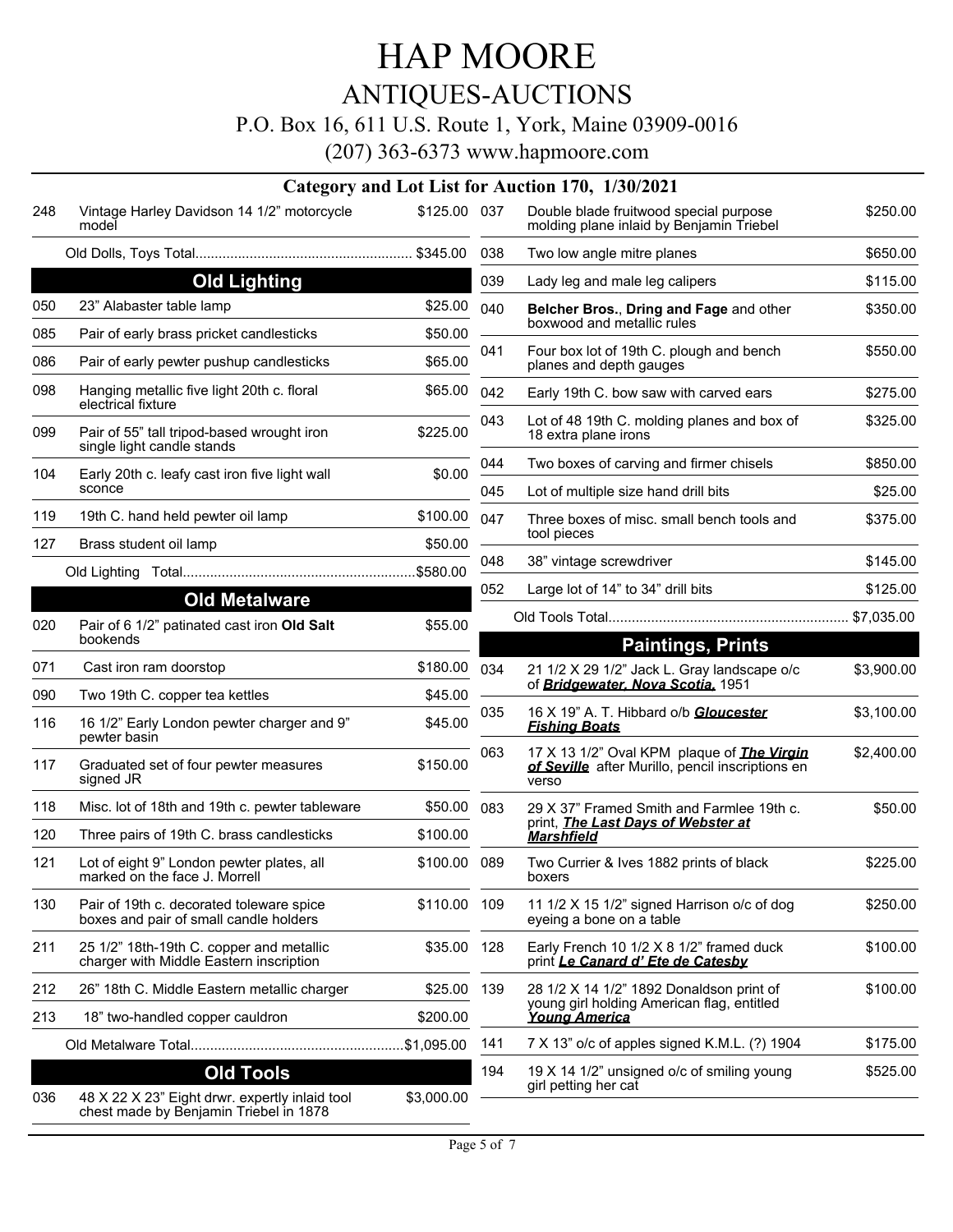### ANTIQUES-AUCTIONS

#### P.O. Box 16, 611 U.S. Route 1, York, Maine 03909-0016

|     |                                                                                                     |              |     | Category and Lot List for Auction 170, 1/30/2021                                               |            |
|-----|-----------------------------------------------------------------------------------------------------|--------------|-----|------------------------------------------------------------------------------------------------|------------|
| 217 | 14 X10 1/2" Formal photographic portrait of<br>C.H. Woodbury, signed verso                          | \$65.00 245  |     | 10 X 15" indistinctly signed on mat,<br>photograph of Boston street scene in spring            | \$0.00     |
| 218 | Three Woodbury signed or inscribed 1890's<br>drawings of European scenes                            | \$100.00 252 |     | 10 1/2 13 1/2 o/b Ethelwyn Bradish,<br>Ogunguit, '23 beach scene                               | \$350.00   |
| 219 | Three Woodbury signed or inscribed drawings<br>of various buildings                                 | \$150.00 253 |     | 6 1/2 10 1/2" Beverly Hallam floral ink and<br>acrylic painting on paper,                      | \$225.00   |
| 220 | Two early Woodbury etchings of river scenes,<br>1880 and 1890                                       | \$200.00 254 |     | Lot of Woodbury c. 1890 lithographic cards<br>and lot of Milton Bradley lithographic cards     | \$100.00   |
| 221 | Group of three Woodbury nautical and<br>landscape drawings, one initialed                           | \$350.00 255 |     | Two Woodbury family watercolors and<br>drawing of woman by C.H.Wdbry. or Martha<br>O. Woodbury | \$250.00   |
| 222 | Two Woodbury drawings, views near<br>Portsmouth, NH, one initialed                                  | \$200.00     | 256 | Group of Martha O. Woodbury prints                                                             | \$0.00     |
| 223 | Pencil- signed Chas. Woodbury, Central<br>America scene                                             | \$200.00     | 257 | Group of three watercolors, one indistinctly<br>signed                                         | \$25.00    |
| 224 | Group of four untrimmed Woodbury signed<br>and inscribed etchings, nautical and<br>landscape scenes | \$600.00 258 |     | Lot of matts and mounts for C. H. Woodbury<br>etchings, some inscribed                         | \$10.00    |
| 225 | Group of five unsigned Woodbury etchings of<br>nautical and landscape scenes                        | \$650.00     | 263 | 19th C. 17 1/4 X 23 1/4" o/c of river in a<br>landscape                                        | \$100.00   |
| 226 | Four Woodbury unsigned etchings,<br>landscape, seascape and figural                                 | \$400.00     |     | <b>Photography</b>                                                                             |            |
| 227 | Three unsigned and untrimmed Woodbury<br>etchings of figures near the coast                         | \$450.00     | 005 | Lot of twenty old family daguerrotypes and<br>ambrotypes                                       | \$400.00   |
| 228 | Four unframed and unsigned Woodbury<br>etchings of landscapes and figures                           | \$500.00     | 015 | Three old family photo albums with some Civil<br>War images                                    | \$300.00   |
| 229 | 11 X 14 1/8" Woodbury signed pencil drawing<br>of sunbathing figure                                 | \$800.00     |     |                                                                                                |            |
| 230 | 11 X 14 1/8" Woodbury signed pencil drawing                                                         | \$1,150.00   | 080 | <b>Rugs</b><br>6' 1" X 4' Oriental rug                                                         | \$150.00   |
|     | of figures at the beach, Woodbury stamp<br>verso                                                    |              | 082 | 8'9" X 12' Oriental rug                                                                        | \$100.00   |
| 231 | Three Woodbury etchings of swimming                                                                 | \$1,200.00   | 132 | 5' 4" X 4' 5" Oriental rug                                                                     | \$400.00   |
|     | figures, unsigned                                                                                   |              | 133 | 6" X 4'5" Oriental rug                                                                         | \$275.00   |
| 232 | Three Woodbury etchings, two of wading<br>figures and one landscape, one work initialed             | \$900.00     | 134 | 5' 6" X 4 Oriental rug                                                                         | \$400.00   |
| 233 | Three unsigned Woodbury etchings, two by<br>the coast and one of swimmers                           | \$800.00     | 136 | 10' X 8' Heriz oriental rug                                                                    | \$425.00   |
| 234 | Four Woodbury etchings of figures at the<br>coast                                                   | \$1,100.00   |     | <b>Sculpture</b>                                                                               | \$1,750.00 |
| 235 | Three Woodbury etchings of single men by<br>the coast, reading, one signed                          | \$650.00     | 210 | 10 1/2 X 9" sculpture of Zeus and Europa                                                       | \$150.00   |
| 243 | Unsigned 8 X 12 o/b of seascape and coastal<br>rocks                                                | \$100.00     | 215 | 16 1/2" chalkware sculpture of young woman                                                     | \$0.00     |
| 244 | 13 1/2 x 9 1/2" F.C. Matthewson 1901 w/c<br>landscape road through trees                            | \$200.00     |     |                                                                                                |            |
|     |                                                                                                     |              |     |                                                                                                |            |